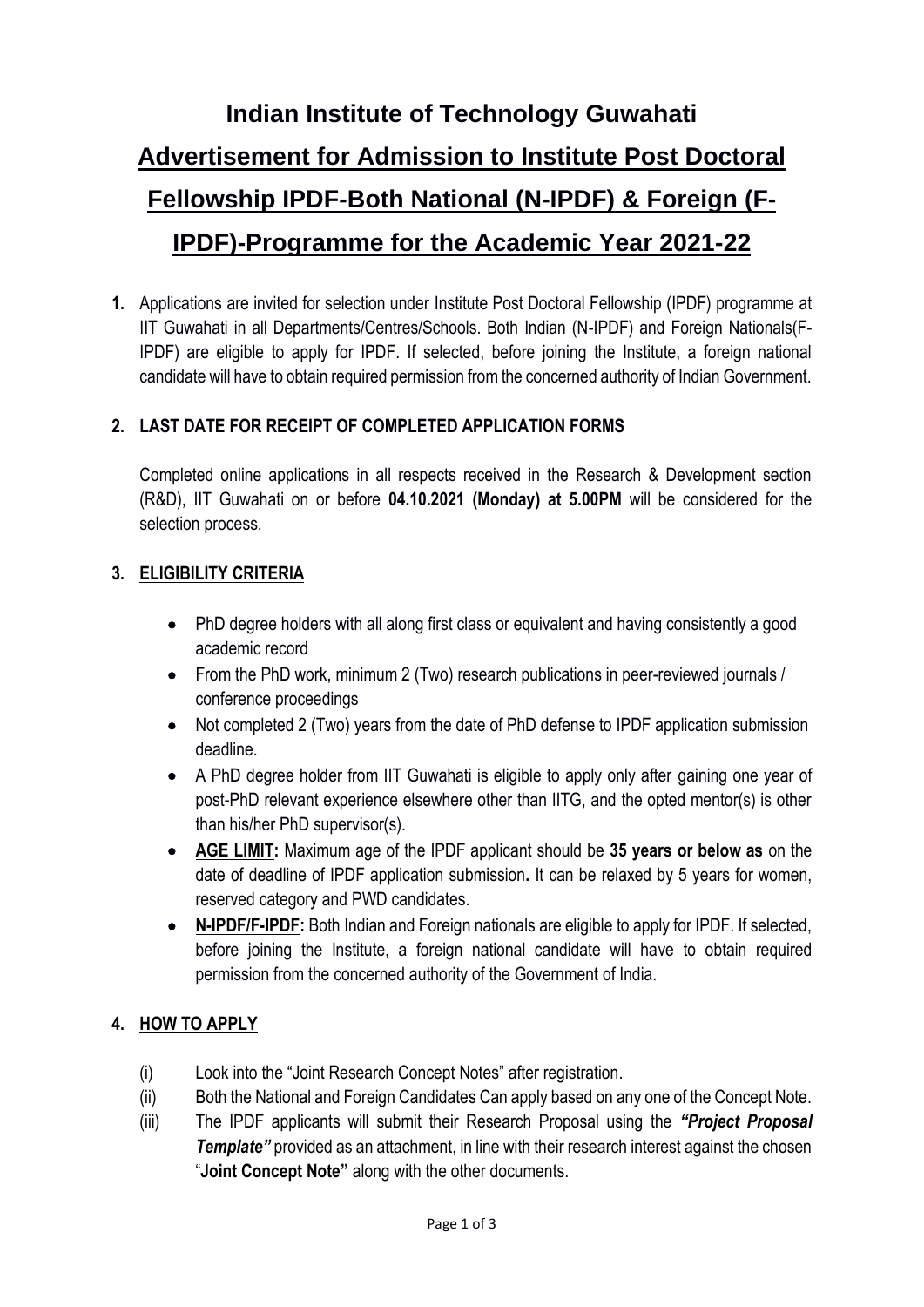- (iv) One candidate is eligible for choosing only one Concept Note and can submit the application form along with the Project Proposal only once.
- (v) A prospective N-IPDF or F-IPDF candidate can apply for any advertised concept note irrespective of any specialization he or she belongs to.
- (vi) In the IPDF Application Portal, the candidates will have to first fill in their details after clicking on "Register New Candidate".
- (vii) After successful submission of details, the Candidates will be able to log in using their registered email and chosen password.
- (viii) After login, the Candidate can verify their chosen Concept Note and then click on the "Apply" button against the respective chosen Concept Note.
- (ix) Click on the "Proceed" button that appeared on the popup box to go to the Project Proposal Submission area.
- (x) Candidates will have to upload all the relevant academic documents (which will appear as a google form) before final submission of the application cum proposal.
- (xi) The candidates will have to download the Project Proposal Template for the preparation of the Proposal from the Project Proposal Submission area, OR, Candidate can download the Project **Proposal Proposal Proposal Proposal Proposal Proposal Proposal** <https://www.iitg.ac.in/rnd/ipdf/images/projectProposalTemplate.pdf>
- (xii) The candidates will have to upload the Full **PROJECT PROPOSAL** against their chosen Joint Research Concept Note in the prescribed "**PROJECT PROPOSAL TEMPLATE**" .

# **5. SELECTION PROCEDURE**

The applications received against the advertisement will be shortlisted at the Departments/Centres/Schools and Institute level. The selection will be based on three (03) rounds of screeing-cum-selection processes by subject experts, interviews at the Department level & finally at the Institute level. The shortlisted candidates will be intimated by the respective Department/Centre/School.

### **6. TRAVEL ALLOWANCE:**

Indian Candidates called for interview are **eligible for reimbursement of** to and fro **AC II tier** railway fare by the shortest route from the address of correspondence. Foreign nationals are exempted from appearing personally before the selection committee. Such candidates shall be interviewed through video conferencing mode.

### **7. TENURE FOR IPDF**

**IPDF tenure is initially for one year and may be extended till the 2nd year based on the performance. No extension will be given to IPDF beyond 2 years term at IIT Guwahati.**

### **8. BENEFITS TO IPDFs:**

The IPDFs are eligible for the following: